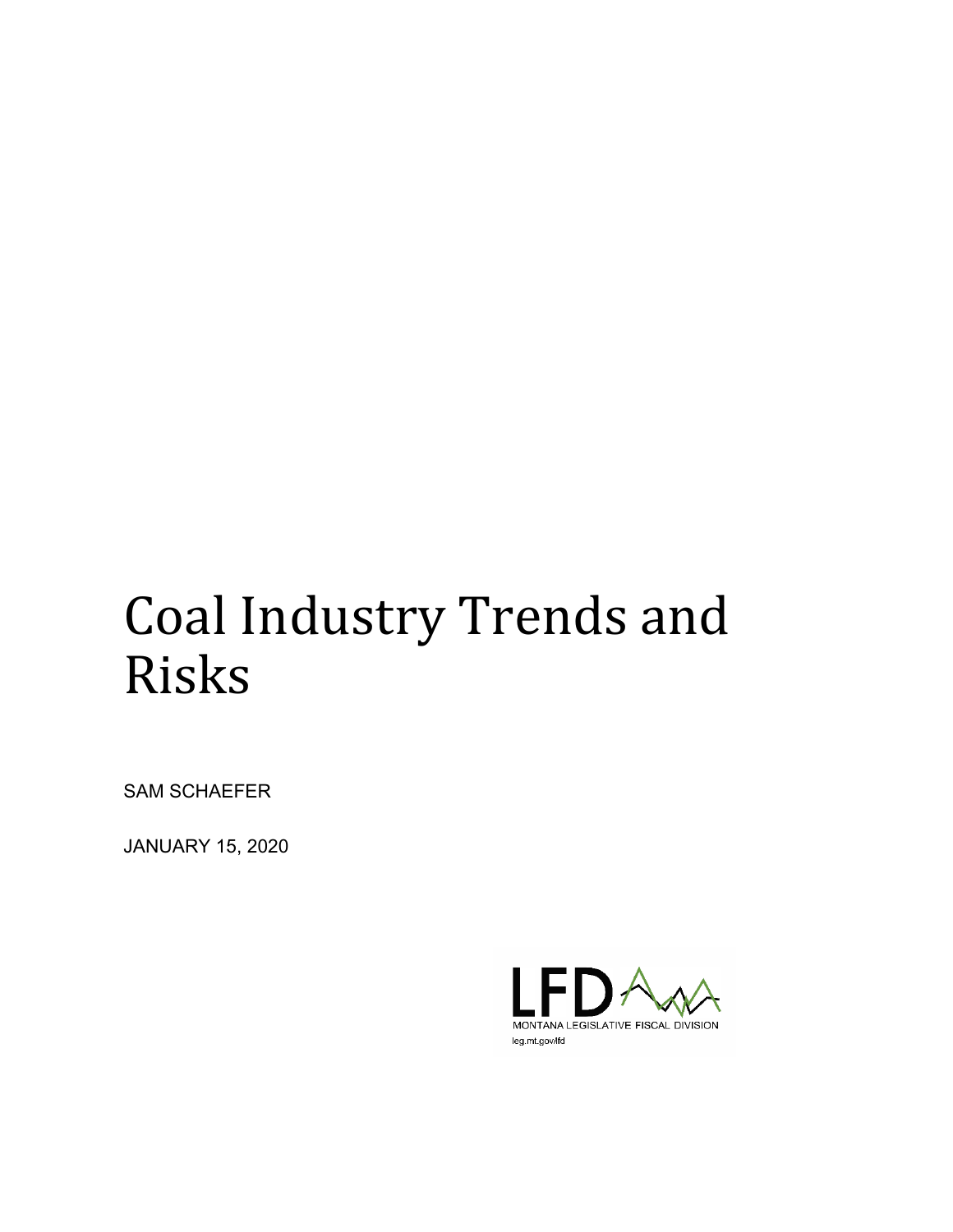## **INTRODUCTION**

As the demand for coal powered electricity continues to decline domestically, Montana's state and local revenues will likely be impacted. Currently, Montana levies a tax on coal production. These revenues help fund the general fund state budget, multiple state special funds, as well as the coal tax trust. Furthermore, coal powered electrical generating units pay property taxes to the state general fund as well as to the local governments they reside in. Impacted revenues are not just limited to severance and property taxes. The following is a list of those state and local sources that will be directly impacted.

- **Coal Severance Taxes**: These taxes are levied by the state on the production of coal. If demand decreases, then revenues from this source will certainly decline. In addition to impacting the growth of Montana's coal trust, declines will impact both the state's general fund as well as a variety of state special programs. These programs, as well as the entirety of programs funded by coal severance taxes can be seen in this **brochure** created by the LFD.
- **Property Taxes**: Property taxes levied against the electrical generating facilities will decline as the units cease to operate. This will have a small impact on the state general fund property tax collections. However, the impact at the local level will be material as these plants fund a significant portion of these local governments' budgets.
- **Coal Gross Proceeds**: State and local governments do not levy or assess mills against the reported gross proceeds of coal. Instead, a flat tax is levied against the reported gross proceeds of coal mines. As coal production slows, coal gross proceeds collections will decrease. Like the property tax, the state's general fund will not be significantly impacted, but those local governments where these mines are located will see significant revenue reductions.
- **Electrical Generation & Transmission Taxes**: Montana levies a tax on both the generation and transmission of electricity. These two sources are relatively small general fund sources. If coal powered units are not replaced by some other form of electrical generation both of these sources will see revenue declines.
- **US Mineral Royalties**: US Mineral Royalty revenues come from royalties, sales, bonuses, and rentals received from federal lands that reside in Montana. Currently, 48% of these revenues are paid to the state. These revenues are then distributed into the state general fund as well as the local governments. Royalty revenues will decline if coal production on federal land within the state declines.
- **Resource Indemnity and Groundwater Assessment (RIGWA)**: The RIGWA tax is imposed on the gross value of coal and most minerals, excluding gravel, metals, oils, and natural gas. Collections generally total about \$2.5 million per year and are used to fund numerous natural resource and environmental quality state special funds.
- **Individual Income Taxes:** Salaries associated with mining and electrical generation are high compared to the statewide median. If these jobs are removed, or even replaced, it is highly likely that income taxes paid by those individuals will decrease.

## **IMPACTS**

The impacts and magnitude of the impacts are difficult to estimate at this time, as there is still plenty of uncertainty regarding when these plants will cease to operate. Units 1 and 2 were scheduled to shut down by the end of 2019. Back in 2016, the LFD completed an [analysis](https://leg.mt.gov/content/Publications/fiscal/Revenue/Ankney_Colstrip_2019.pdf) to estimate the direct impacts of these two units closing. A more recent [study](https://leg.mt.gov/content/Committees/Administration/Legislative-Council/2019-20/Committee-Topics/LegWeek/Colstrip-Tax-Memo.pdf) has been completed by DOR. While some numbers differ due to changes in coal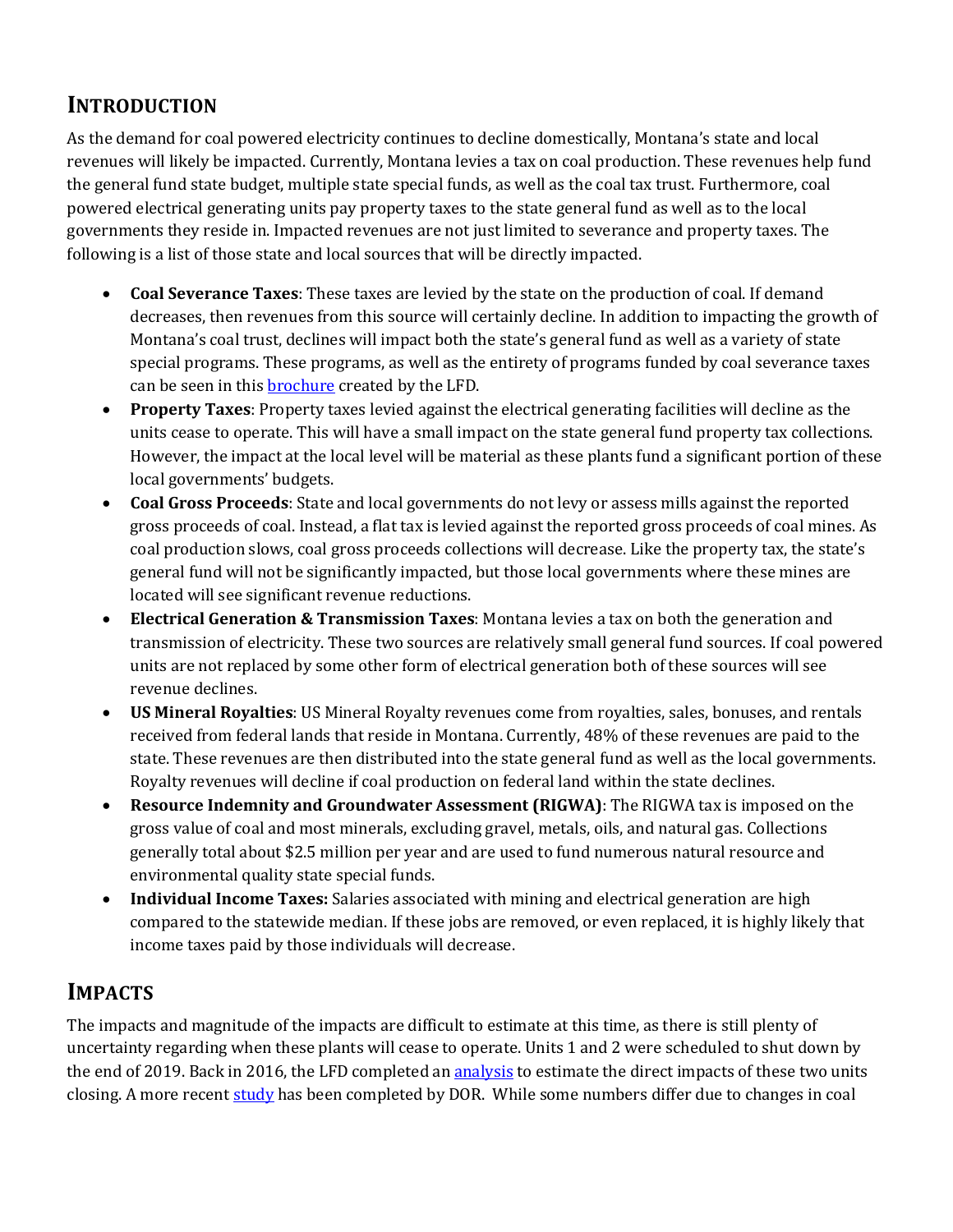production from FY 2016 and FY 2019, as well as changes in property values, the final findings are very similar. The summarized assumptions and findings are as follows:

- This analysis does not account for lost revenues due to decreased activity in ancillary services; assumes that the coal used at units 1 and 2 would not find a new buyer; and assumes that no new electrical generation will replace that lost by units 1 and 2
- State general fund revenues would decline by \$7.2 million on an annual basis, DOR report estimates \$7.3 million
- Total revenues, including all state and local funds would decline by \$17.1 million per year (DOR report also shows \$17.1 million in total funds)

These findings illustrate the impacts of the closure of Colstrip units 1 and 2. The impacts of all four plants closing would be much larger, as units 1 and 2 represent only 29% of the plant's total generating capacity.

There are still too many unknowns to estimate the future statewide financial impacts of a declining coal industry. Some of these unknowns are as follows:

- What will be the financial impact of the jobs that come from the decommissioning of coal plants as well as the associated clean-up?
- If coal electrical energy generation continues to decline domestically, will Montana's coal mines find new buyers in foreign markets?
- At maximum capacity the Colstrip plants generate 2,094 MW. If these plants close will other electrical generating sources emerge?
- If other electrical generating sources emerge, what sort of jobs will be required to run them, where will they be located, and how will they contribute to the state/local governments' revenue picture?
- Will research into clean coal technologies result in economically viable and fully compliant solutions that can sustain coal demand.

While state coffers will certainly be impacted, changes in the electrical grid, as well as, certain local governments will be severely impacted, as these revenues make up a much larger percent of their total revenues. For instance, according to the Montana Department of Revenue's (DOR) most recent [Biennial Report,](https://mtrevenue.gov/wp-content/uploads/2019/01/2016-2018-Biennial-Report.pdf) electrical generation property was responsible for \$20.0 million of the \$29.0 million in property taxes levied in Rosebud county in tax year 2018. Those areas that receive coal gross proceeds and US Mineral Royalties from local area coal mines will also see significant local revenue reductions. The most recently available data for coal gross proceeds and US Mineral Royalty payments from coal by county are shown below. In addition, these revenues as a percent of the counties' total 2017 revenues are provided.

| Coal Gross Proceeds (\$ Millions) |         |         |                   |         |  |  |
|-----------------------------------|---------|---------|-------------------|---------|--|--|
| FY 2015                           | FY 2016 | FY 2017 | % of '17 Revenues | FY 2018 |  |  |
| \$5.3                             | \$5.3   | \$5.1   | 12%               | \$3.6   |  |  |
| 1.4                               | 1.3     | 0.6     | 7%                | 1.8     |  |  |
| 0.2                               | 0.2     | 0.2     | 0%                | 0.2     |  |  |
| 3.1                               | 3.3     | 3.3     | 7%                | 3.4     |  |  |
| 0.7                               | 1.1     | 1.4     | 0%                | 0.1     |  |  |
|                                   |         |         |                   |         |  |  |
| \$10.8                            | \$11.3  | \$10.6  |                   | \$9.1   |  |  |
|                                   |         |         |                   |         |  |  |